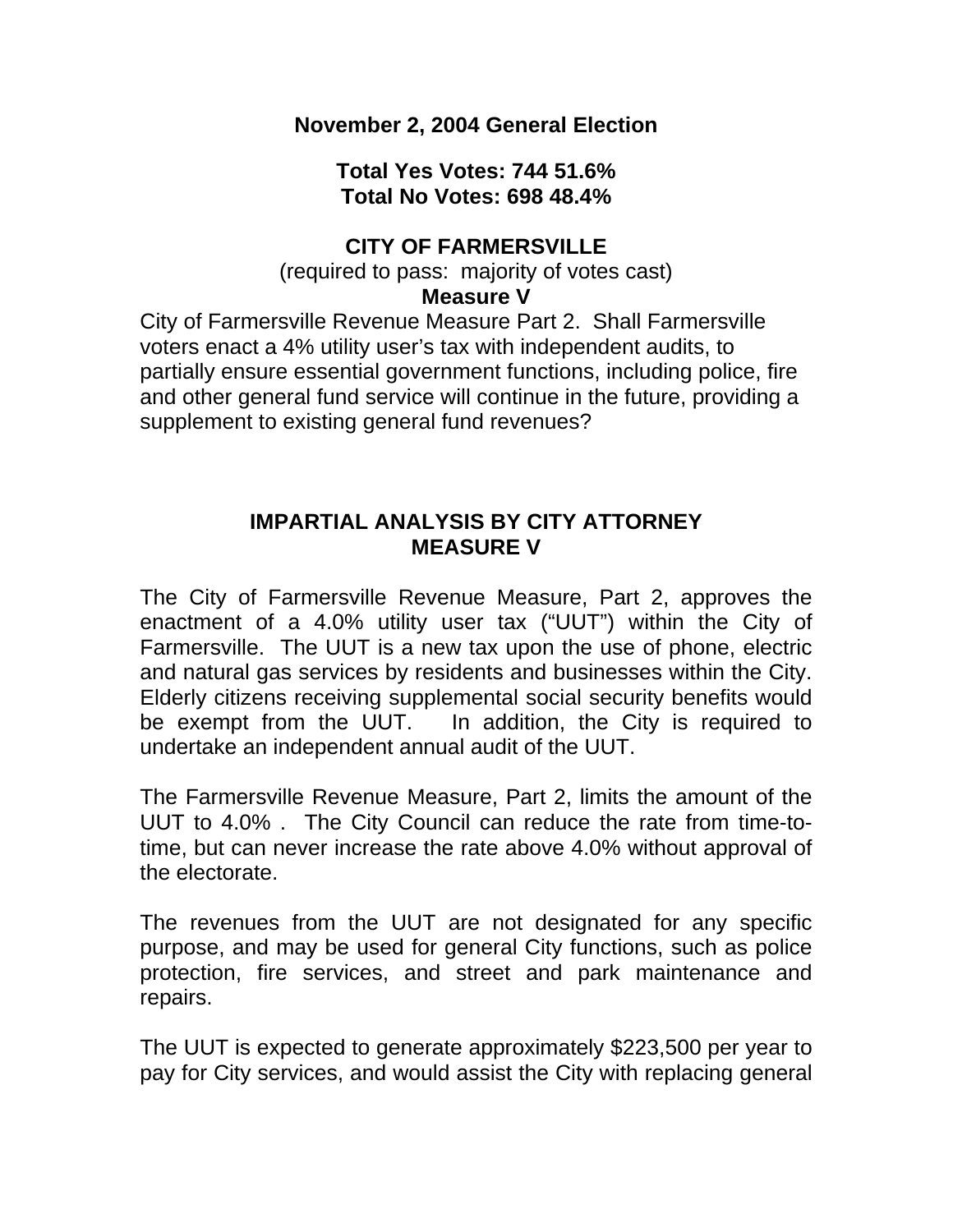fund revenues lost in previous years due, in part, to significant Statelevel funding cuts to local government.

If the Farmersville Revenue Measure, Part 2, is defeated, the City would be required to decrease general fund expenses for the 2004- 2005 fiscal year in the anticipated amount of \$111,750, and following years, in the anticipated amount of \$223,500. These reductions would adversely impact City programs including fire, police, and park maintenance; and may result in the elimination of approximately 4 police officer positions within the City.

A "Yes" vote on the Farmersville Revenue Measure, Part 2, will approve enactment of a 4.0% UUT within the City to replace lost general fund revenues. A "No" vote will prevent the enactment of the UUT.

Michael L. Farley City Attorney

The above statement is an impartial analysis of the Farmersville Revenue Measure, Part 2. If you desire a copy of the Measure, please call the City Clerk's Office at: (559) 747-0458 and a copy will be mailed at no cost to you.

# **ARGUMENT IN FAVOR OF MEASURE V**

The City of Farmersville is currently one of only two cities in Tulare County that does not have a Utility User Tax. The only other city is Visalia, which has a much greater sales tax base than any other city in Tulare County. For all the other cities in Tulare County, the Utility User Tax has become a stable source of revenues to fund the vital services the community uses everyday, including police, fire, streets, and other services.

To balance its own budget, California has recently required local governments to contribute more of their sales tax and other sources of revenue to the State; leaving less to fund vital City services. Having already cut non-essential services, Farmersville must either